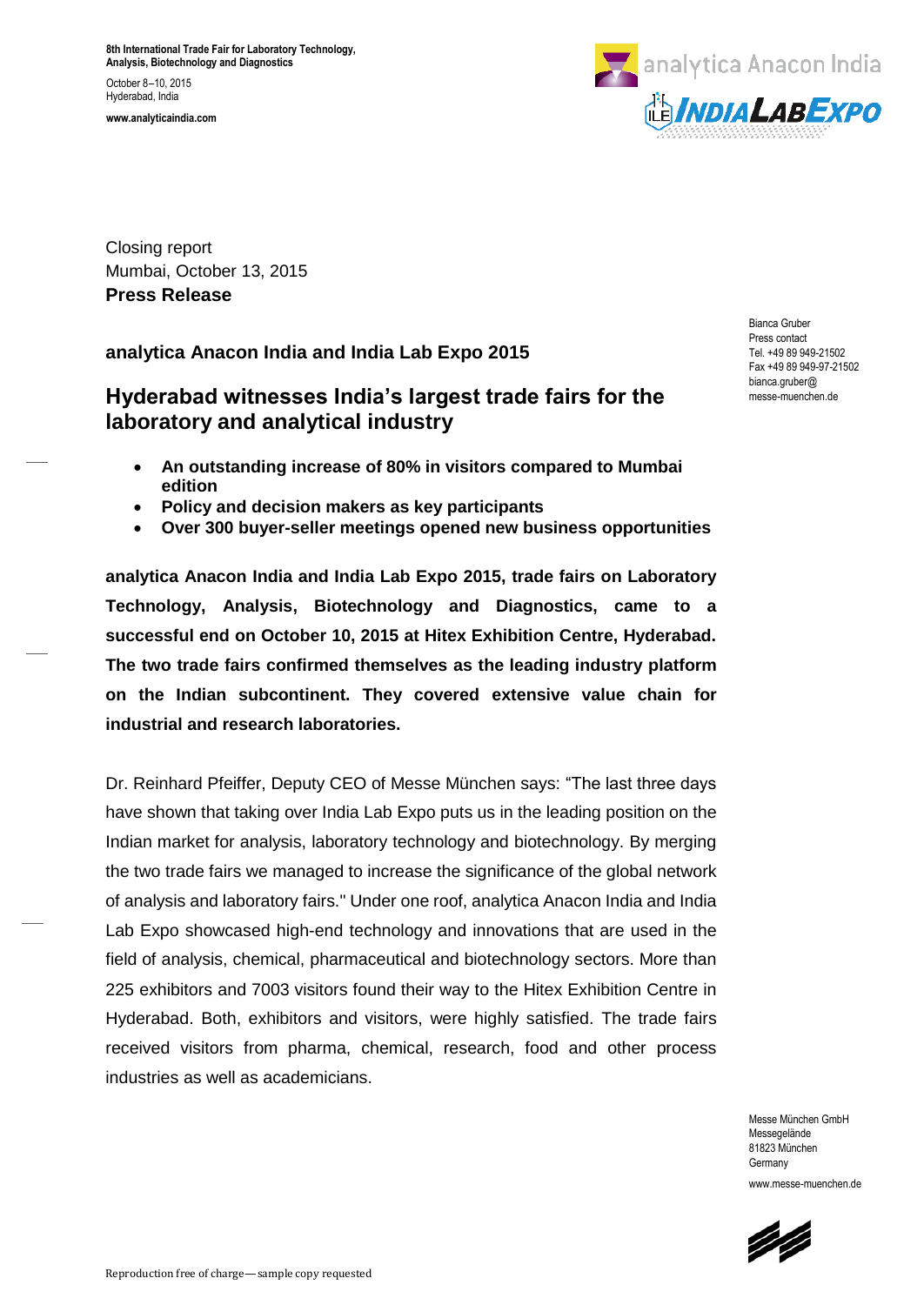

Press Release | October 12, 2015 | 2/2

Dr. Ashes Ganguly, Secretary, Indian Analytical Instruments Association & Managing Director, Cryogen Instruments Pvt. Ltd. said, "The industry is bound to grow; this growth has increased quality consciousness in the food, environment, pharmaceutical and other sectors. As per my opinion, a stable government and effective plans will make India a global player. We would like to thank MMI India for leaving no stone unturned in making the trade fairs a huge success."

Very successful was this year's accompanying program. It was delivered by topclass speakers touching upon topics like the latest industry trends, techniques and methods. The analytica Anacon India conference provided a deep insight on the following topics: regulatory aspects, pharmaceuticals and food safety. Further, various tutorials provided a practical training for its attendees. In this section, one highlight was the workshop on "How to setup a Laboratory" and "Lab Safety" that informed about the needs to start one's own laboratory business in India. The conference was very well received. More than 200 delegates attended the sessions and showed a huge interest in the discussed topics.

Sandeep Hajra, General Manager, Waldner and Guenther Rossdeutscher, Managing Director and Shareholder, asecos showed themselves very satisfied with their results, "The German companies Waldner and asecos had a triple premiere at India Lap Expo 2015. First time attending the show, first common booth, first joint seminar, "How to setup a Lab". Because of the overwhelming response of this concept with more than 150 interested visitors, we have immediately decided to come back in 2016 with bigger booth and enhanced seminar series."

Shripad D Joshi, Country Sales Manager (Life Sciences & Applied Markets), Agilent Technologies expressed, "Hyderabad has a huge market potential and we are glad to be a part of the show since the beginning. The shows attracted a lot of visitors and the conference speakers were excellent. We look forward to more technical customers to attend the same."